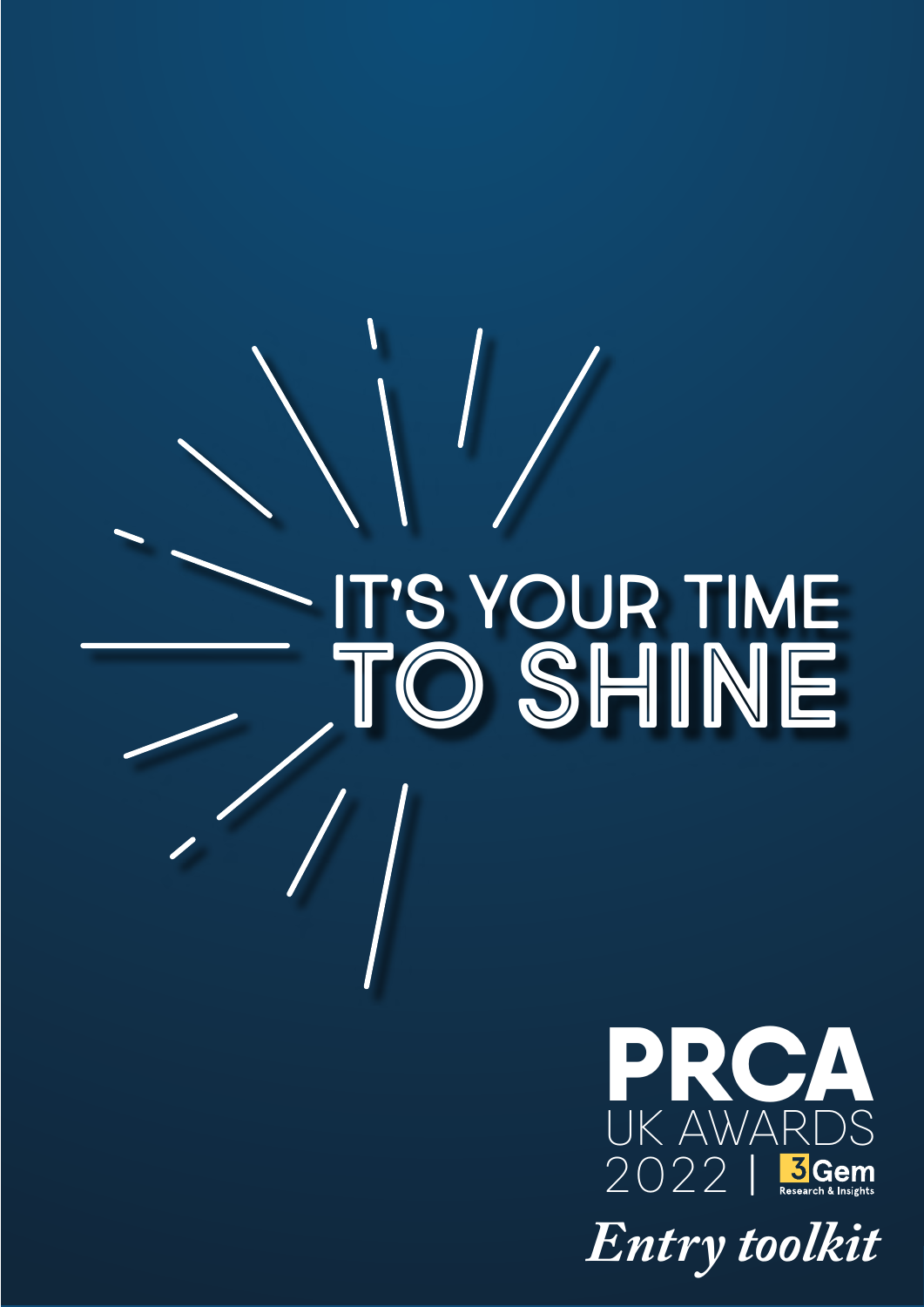



The PRCA promotes all aspects of public relations and communications work, helping teams and individuals maximise the value they deliver to clients and organisations. The PRCA UK Awards is your chance to display and celebrate your successes over the last year, being recognised by the world's largest PR and communications professional body.

**Promote the industry** – We're a not-for-profit, so all the profits from our awards are invested back into our industry to help teams and individuals maximise the value they deliver to clients and organisations.

 **Encourage your team** – Shine the limelight on your team's fantastic work and reward every member of your team that contributed.

**Make your mark** – Display and celebrate your success over the last year and be recognised by the world's largest PR association.

**Expand your network** – Win new business and open opportunities for new clientele by rubbing shoulders with award-winning businesses.

**Gain global recognition** – Be globally recognised by the PR industry, with our judging process consisting of industry-leaders from across the world.

The PRCA UK Awards are open to all parties involved in the use of PR and communications around the world including, PR consultancies, freelancers, in-house communications departments, digital agencies, and media owners.

Do ensure you have sought permission for the right to use the intellectual property of the brand or client entered.

Organisations can submit multiple entries into all categories. Companies or individuals can submit entries on behalf of themselves or others. If you choose to enter an in-house category on behalf of a client, the entry needs to be written and branded from the client's perspective.

If the judges feel that an entry was particularly outstanding, but point difference hasn't allowed the win, they can award the entry Highly Commended. This will be announced on the evening.

Also on the night the PRCA will award the consultancy and in-house winners for:

- Campaign of the Year
- Best Use of Planning, Research and Evaluation in a campaign *[sponsored by CARMA.](https://carma.com/)*

If you enter a campaign category you are automatically entered into the running for both of these.

#### ENTRY GUIDELINES KEY DATES AND PRICING

| <b>Early Bird Deadline</b>                                 | 16th June             |
|------------------------------------------------------------|-----------------------|
| <b>Final Deadline</b>                                      | 11th July             |
| <b>Finalists Announced</b>                                 | 15th September        |
| <b>Individual and Diversity</b><br><b>Award Interviews</b> | 29th September        |
| <b>Sustainability Award</b><br><b>Interviews</b>           | <b>30th September</b> |
| <b>Awards Night</b>                                        | <b>15th November</b>  |
| <b>Early Bird Entry</b><br>Member                          | £220+VAT              |
| <b>Early Bird Entry</b><br>Non Member                      | £260+VAT              |
| <b>Final Entry</b><br>Member                               | £280+VAT              |
| <b>Final Entry</b><br>Non Member                           | £320+VAT              |
| <b>Diversity Award Entry</b>                               | £50+VAT               |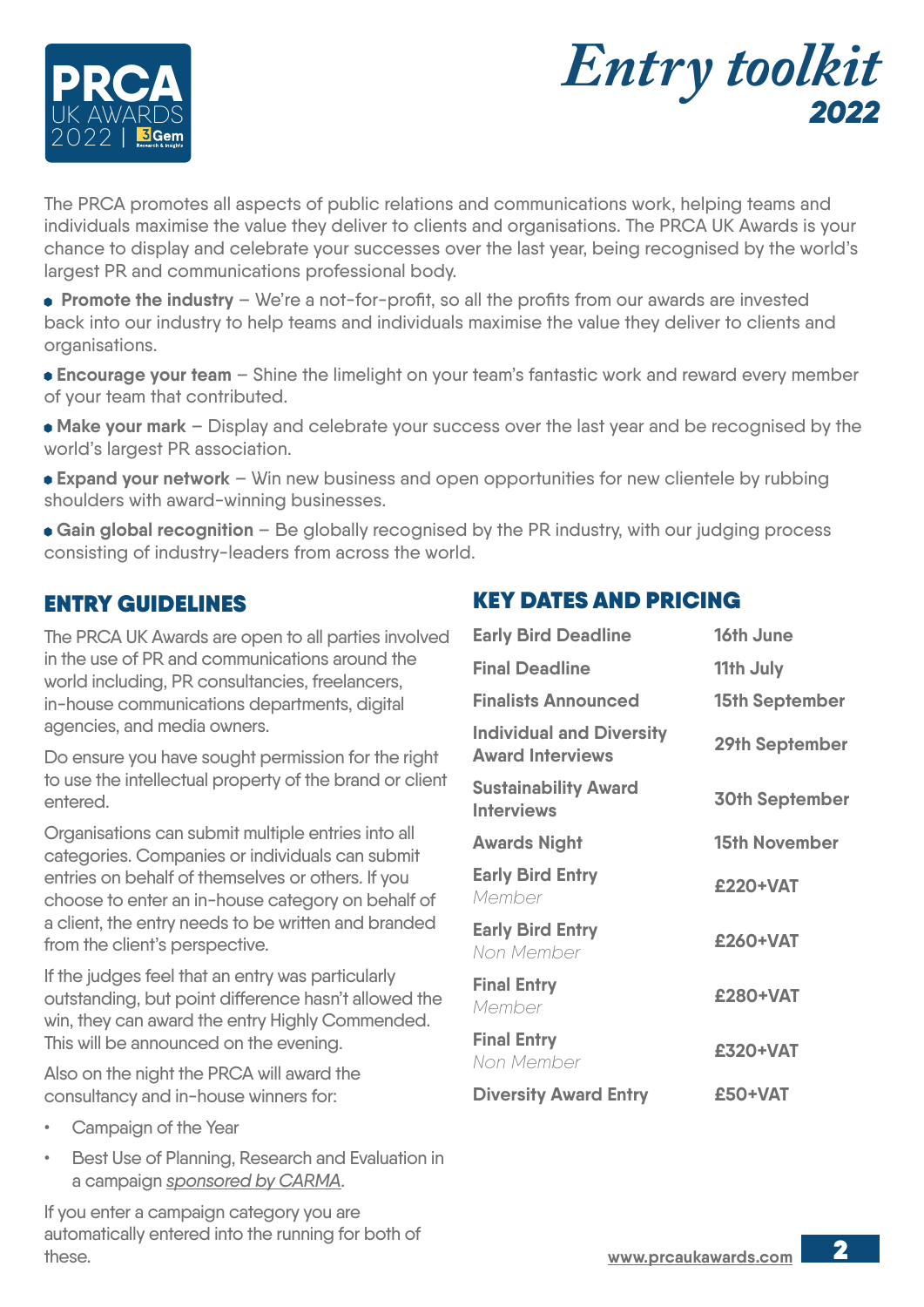



#### JUDGING CRITERIA

Judges will mark your entry on the following criteria:

#### *Campaign Categories*

Strategy and research, execution, creativity, originality, effectiveness, and results.

\*The campaign budget must be stated. All entrants must include any agencies or teams involved in the campaign.

#### *Individual Categories*

Leadership, initiative, performance and contribution, colleague/client references and a personal statement.

#### *Team Categories:*

#### *Agency Team*

- Clients: retention, growth, and performance.
- People: commitment to development and diversity, innovative practices and employee engagement.
- Financial: performance, growth, and acquisitions must be disclosed.

• Innovation: investment in infrastructure, new client products, and/or new approach to staffing.

#### *In-House Team*

• People: commitment to development and diversity, innovative practices and employee engagement.

• Financial: performance, growth, and acquisitions must be disclosed.

• Innovation: investment in infrastructure, new client products, and/or new approach to staffing.

#### ELIGIBILITY AND CONFIDENTIALITY

All entries that are made into the Campaign Award Categories must have been **started or completed by 13th July 2021 and 11th July 2022** (the closing date). Please ensure that for categories recognising the performance of teams or consultancies, financial figures should relate to your most recent financial year.

Please be aware that campaign category entries do not have to relate to a specific campaign or project but can be a component of on-going work or a combination of activities.

Judges will assume that campaigns using celebrities or other associations have been paid for their involvement unless stipulated otherwise.

For each of the Campaign Categories, there will be a Consultancy winner and an In-House winner. If you are entering an In-House entry, you must ensure there is no agency branding or you will be disqualified.

#### AWARD MEASUREMENT

In our opinion, the award entries most likely to be shortlisted are those able to demonstrate evidence of campaign evaluation. If your team has a campaign that deserves professional recognition, but you don't have the data and analysis to do the story justice, then speak to our exclusive media intelligence sponsor, **[CARMA](http://carma.com)**.

Exclusively available to PRCA members, CARMA offers a 10% discount for Campaign Evaluation Reports\* – **[fill out this form](https://share.hsforms.com/1VhL_8DmCRaeGVcjqFhbadg4d2kp)** and a member of the team will be in touch with you.

*\*Offer valid up until 6 weeks before the last award entry date.*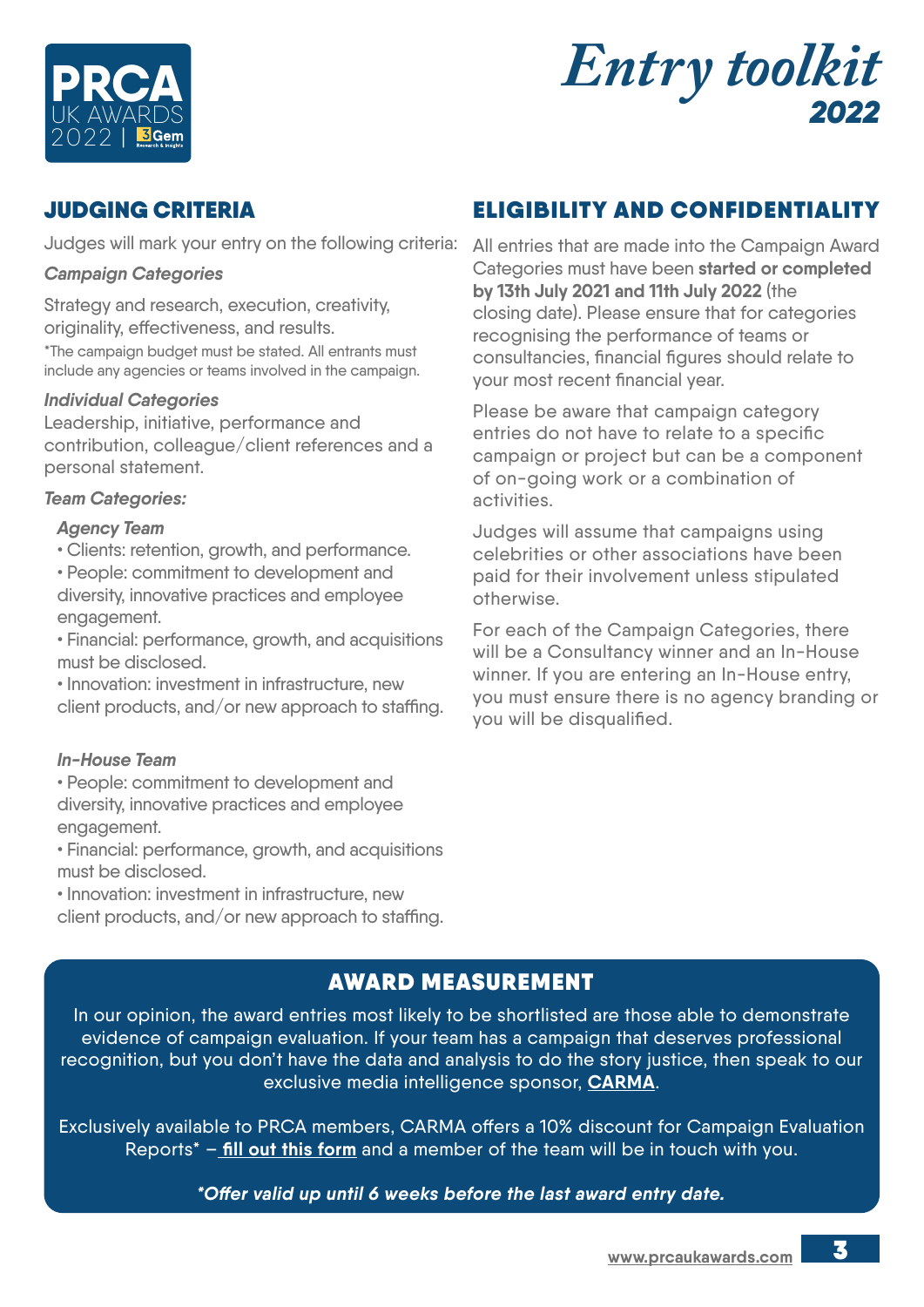

# $E$ *ntry toolkit*

#### YOUR ENTRY

#### **Template**

The PRCA UK Awards encourages you to be as creative as you wish, as there is no 'official' format that you must use for your Award entry. Your written entry must be no more than 1,000 words, size 10 font and a maximum of 2 sides of A4. However, we would advise that you follow the *judging criteria*.

#### **Mandatory**

- Three images and the company logo must be uploaded alongside your entry. Images can also be included in the body of your entry to support your case.
- The campaign budget must be stated. When PR is part of an integrated campaign state the PR budget and the approximate campaign budget must be clear.
- $\bullet$  If the campaign is integrated, when demonstrating results please state the PRs involvement and outline the activity of the other marketing disciplines.
- Please ensure that for categories recognising the performance of teams or consultancies, financial figures should relate to your most recent financial year.

#### **Supporting Materials (Optional):**

Supporting documentation such as press cuttings, reports and videos are optional – all relevant information should be included in your main entry. If choosing to include a video, it must not run for longer than 4 minutes and be uploaded in mp4 format directly to our entry website. Please do remember that supporting documentation will only be consulted where judges are unable to distinguish between two entries.

#### CONTACT DETAILS

For Awards information please contact: **awards@prca.org.uk** or call **020 723 36026**. For sponsorship information contact Steve Miller at **[Steve.Miller@prca.org.uk](mailto:Steve.Miller%40prca.org.uk?subject=)**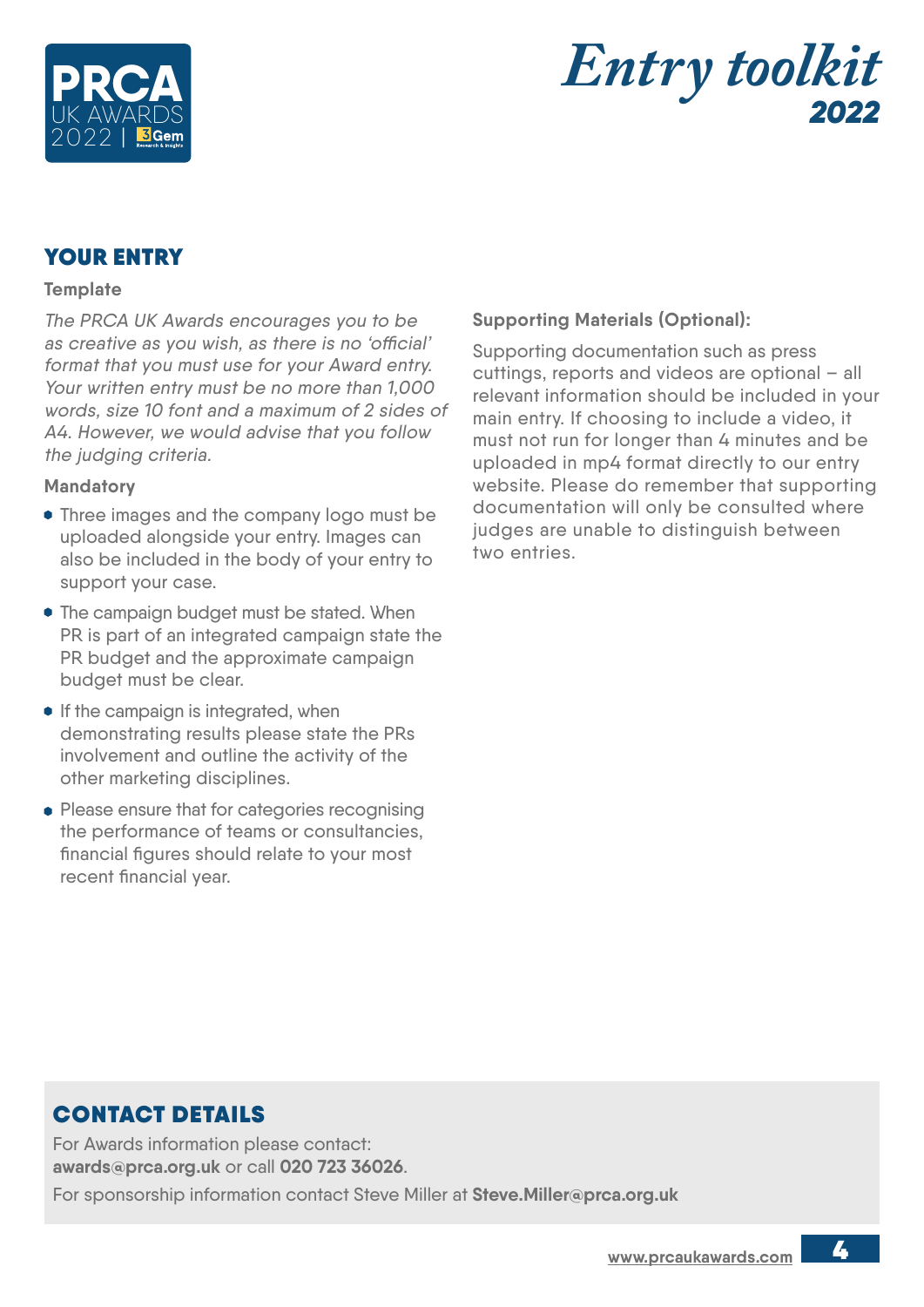



#### TIPS AND TRICKS FROM OUR JUDGES

*More tips and tricks can be discovered at our showcase on 16th May 2022. [Sign up on the PRCA website](https://www.prca.org.uk/event/5530/prca-uk-awards-showcase).* 

#### **3. Choose wisely<br>
The variety, depth, and breadth** of the PR industry alongside the large range of award categories to choose from means there will always be a slight overlap. Choose the category wisely to ensure you're entering the best possible choice for you. **1. Follow the guidelines<br>
Read the entry guide and read it<br>
All all and read it** again! The judges will stick closely to the criteria set out in the guide and so please read it carefully to give you the best start in the judging process. **4. Be honest**<br>
Whether it's campaign costs, **5. Plan, plan, plan<br>
Think how many other entries you** may be up against and know that a lastminute entry may not be the best path to a win. A good entry that has sufficient time, thought, and energy put in will stand out from the other submissions. **6. Try not to assume**<br>**Despite the judges being industry** experts in their sector, they may not have in depth knowledge of your entry. This being said, aim to provide as much detail as you can, keeping your entry clear from the start for the judges. **7. Stand out and be creative**<br> **Give the judges something** interactive to look at and engage with to help them better understand your entry. Whether that's through the use of language, image or video, bring your entry to life by using different mediums. **2. Results**<br>**Results and effectiveness form a** whole segment of the marking criteria, meaning if you do not show the judges clear measurement and evaluation, you could be missing a chance of winning! \*Any entry that uses AVEs will be disqualified.

over-inflated measurements and results, or any other use of false information, the judges will be able to notice immediately. Don't waste the opportunity to have a winning entry by providing the judges with an unrealistic submission.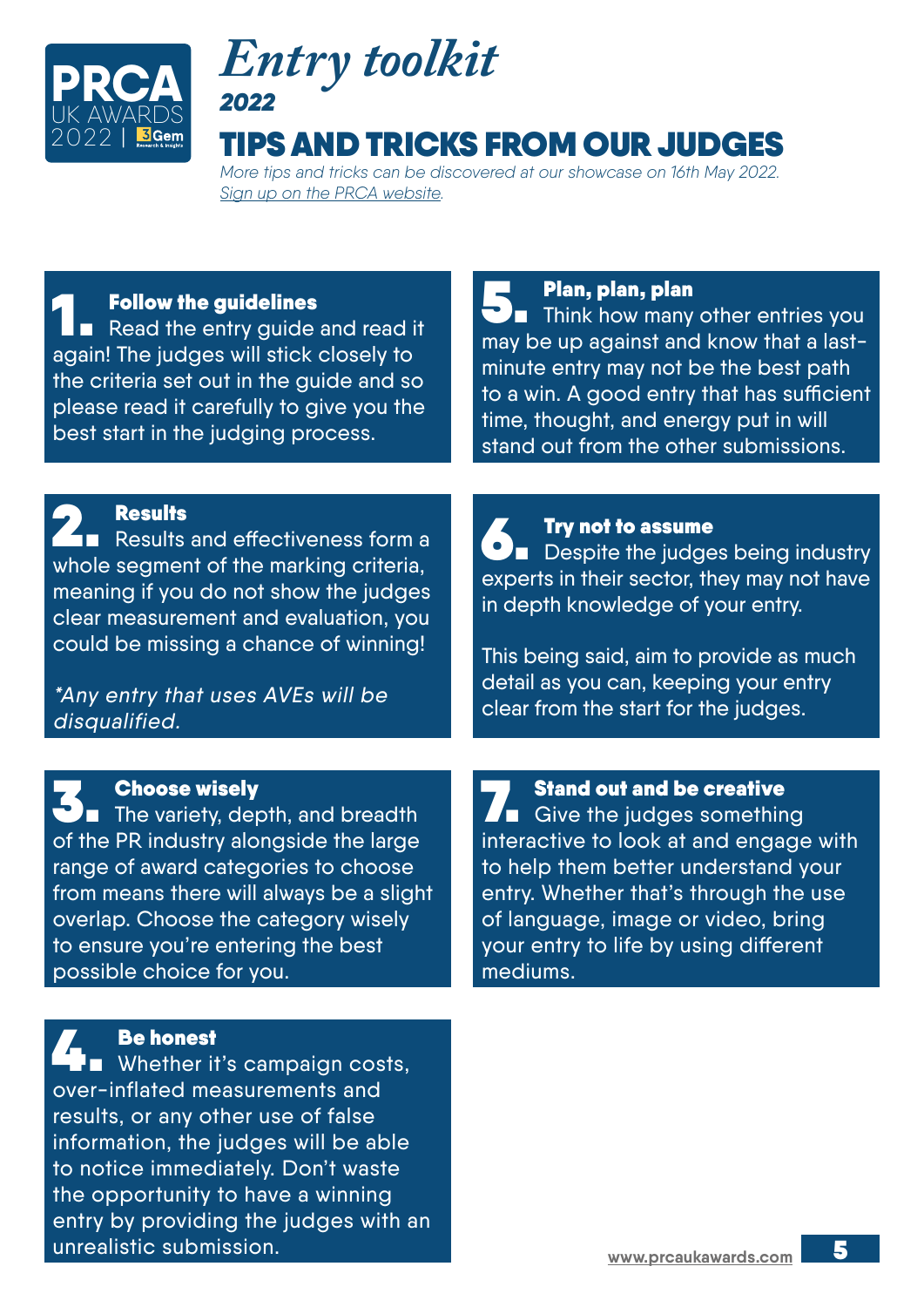

#### CAMPAIGN AWARDS

#### **Automotive Award**

Identifies work across the automotive and transport PR sector. This can include motor manufacturers, trade bodies, or work aimed at customers and driving sales. Work could cover campaigns relating to transport and automotive services, initiative, and products.

#### **B2B Award**

Recognises work that involves the promotion of products and services from one business to another. Entries can relate to a niche business sector or to the business community at large.

#### **Broadcast Award**

This award recognises campaigns that use the broadcast medium effectively, either on its own or as part of an of an integrated programme of PR and targeted marketing activity. This can include podcasts, radio, TV, film, and entertainment.

#### **Consumer Award – High Budget (More than £50,000)**

This category will recognise work that involves the promotion of products or services to consumers, working with a high budget (above £50,000). This category is open to the private, public, or charitable sectors.

#### **Consumer Award – Low Budget (Less than £50,000)**

The winning entrant will display successful use of a low budget (less than £50,000), involving the promotion of products or services to consumers. This category is open to the private, public or charitable sectors. Judges will be paying particularly close attention to budgets, ensuring that the winning entry has shown sufficient financials, while retaining innovation and creative thinking.

#### **Consumer Award – In-House**

This award will showcase work that involves the promotion of products or services to consumers, delivered by the private, public, voluntary or charitable sectors.

#### **Corporate, Financial, and Investor Relations Award**

This award showcases work across the whole range of financial PR, including investor relations, stakeholder engagement, and corporate affairs.

#### **Crisis And Issues Management Award**

Entries will recognise the work undertaken in a crisis situation and/or managing difficult issues. This might be by promoting an alternative perspective, or indeed by keeping an issue out of the media altogether. The successful entry will show effective communication strategy, including objectives and method deployed in a time of crisis. Judges are especially aware of the need for discretion in this category.

#### **Digital and Social Media Award**

This category will highlight the campaigns that include a large element of digital and social media work. This can be individually or as part of an integrated programme of PR and targeted marketing activity. If a part of a longer-term project, clear aims and outcomes of the overall goal should be identified as well as the specific activity.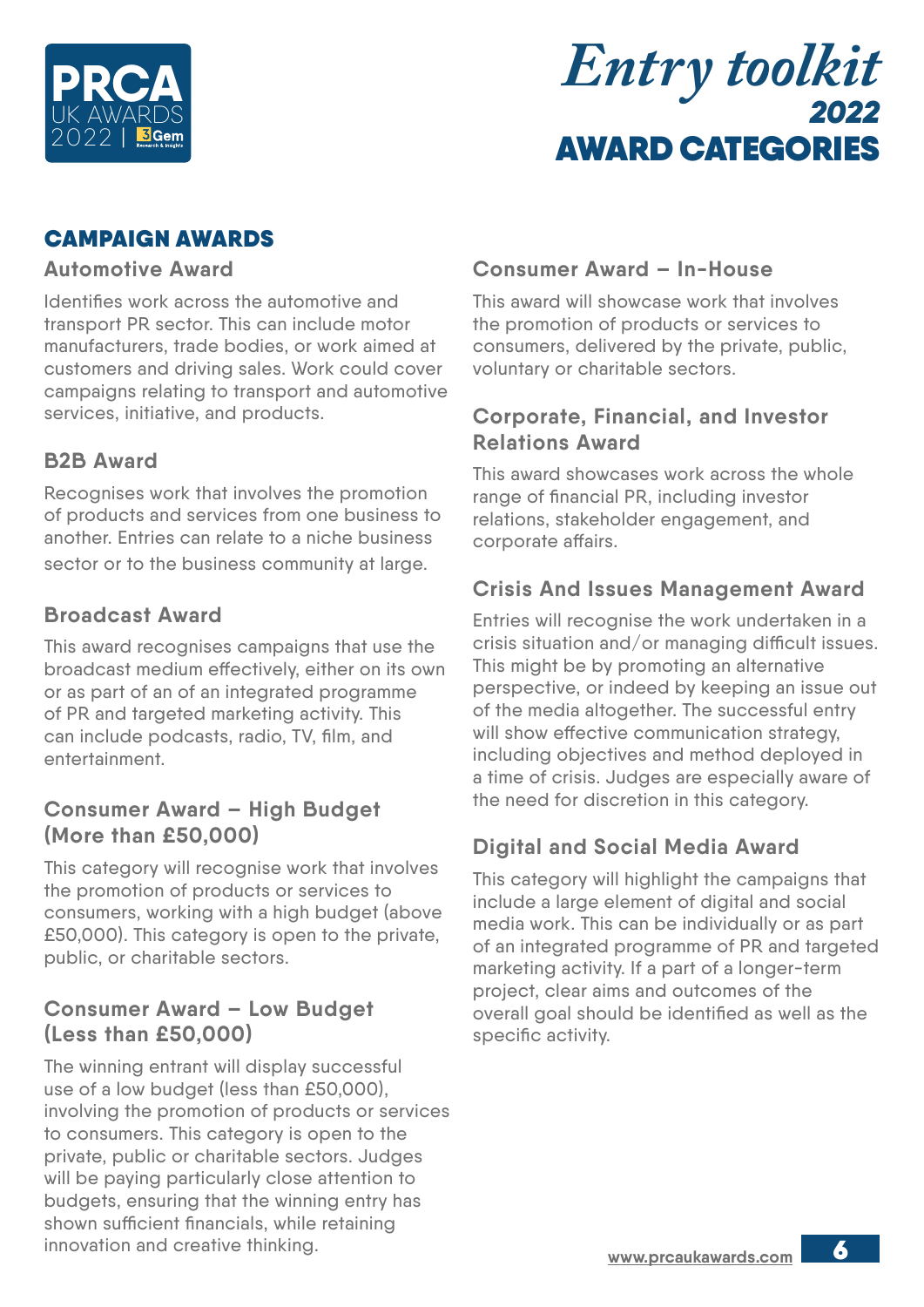

#### CAMPAIGN AWARDS

#### **Employee Engagement Award**

This award recognises campaigns that use internal communications to engage staff, drive organisational change, deliver increased stakeholder value, or change an organisation's ethos. Entries should detail how on-going strategy has shown significant improvement and further engagement within the internal team.

#### **Health and Wellbeing Award**

This category will cover work across the whole range of healthcare and well-being PR, including the NHS, private healthcare, pharma, and medical research (including animal research).

Campaigns and/or projects could relate to a healthcare issue, consumer healthcare product, facility, or initiative.

#### **International Campaign Award**

This award recognises work by a UK organisation that engages international media, clients or stakeholders. The campaign must have run over a minimum of two countries excluding the UK and clear identification of how the campaign may have been altered, if applicable, to the different markets.

#### **Media Relations Award**

This award recognises campaigns that use targeted media relations to achieve creative, imaginative and outstanding results. The use of supporting material may be effective when needing to stand out from the crowd in this category.

#### **Not-for-Profit and Charity Award**

This category will recognise work by/or on behalf of charities, voluntary and not-for-profit organisations. If there is a fundraising aspect to your entry, you must include an explanation of how the entry has contributed to the financial stability or fundraising objectives of the organisation.

#### **Public Sector, Value for Money Award**

Open to local authorities, public sector agencies, local bodies, and government departments. The winning entrant will have displayed work on a singular specific topic that has shown effective and impressive results in the public sector. This could include topical societal issues, the environment, health, or crime.

#### **Purpose Award**

Recognising societal need, impact made, employee engagement, diversity and inclusion, CEO activism and links to the UN Sustainable Development Goals.

#### **B2B Technology Award**

This category showcases work for technology products, services, or brands, targeted at the business market.

#### **Consumer Technology Award**

This award highlights work for technology products, services, or brands, targeted at the consumer market.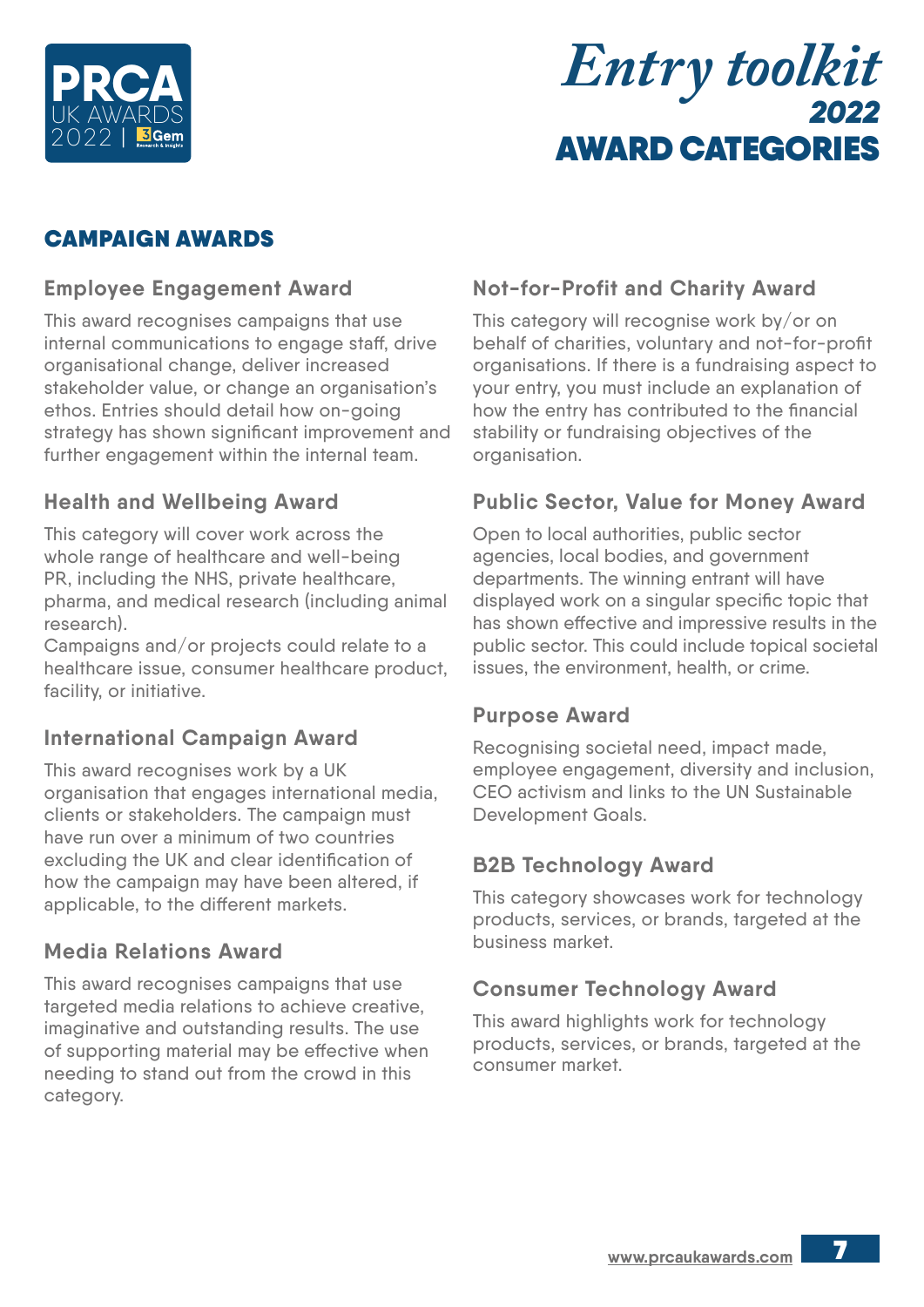

### DIVERSITY, EQUITY, AND INCLUSION AWARD

JUDGING CRITERIA

For this award, judges will mark the entry on the following criteria:

#### *Performance*

Work that encourages diversity of representation within general work activity – these could be either externally focused or internal initiatives across client work or within your own business.

#### *People and business practices*

Demonstrating a strong commitment to attracting, retaining and promoting a diverse workforce, encouraging a culture of openness and inclusivity and/or reflecting the diversity of your projects or clients within the team that works on them

#### *Outside-the-box*

Spotlight your unique approach to diversity that is delivering measurable success for your business or clients.

This award showcases work furthering efforts towards a more diverse, equitable and inclusive society. This could include both internal or client work and might be focused on ethnicity, age, disability, sexuality, gender identity, religious belief, socioeconomic background, educational attainment, neurodiversity or any other aspect of diversity. Judges are looking for both creativity in addressing the issue and evidence of clear impact of the work or campaign on the specified aspect of DEI being tackled.

In keeping with our commitment to improving all aspects of diversity, including socioeconomic, **the entry fee for this category has been reduced to £50+VAT.**

**Please note: the judging criteria for this category is different to the standard campaign categories.** 

**Remember this is a campaign category and to be recognised for diverse practices within your team, please enter the [Diversity Award in the](#page-11-0)  [Team section.](#page-11-0)**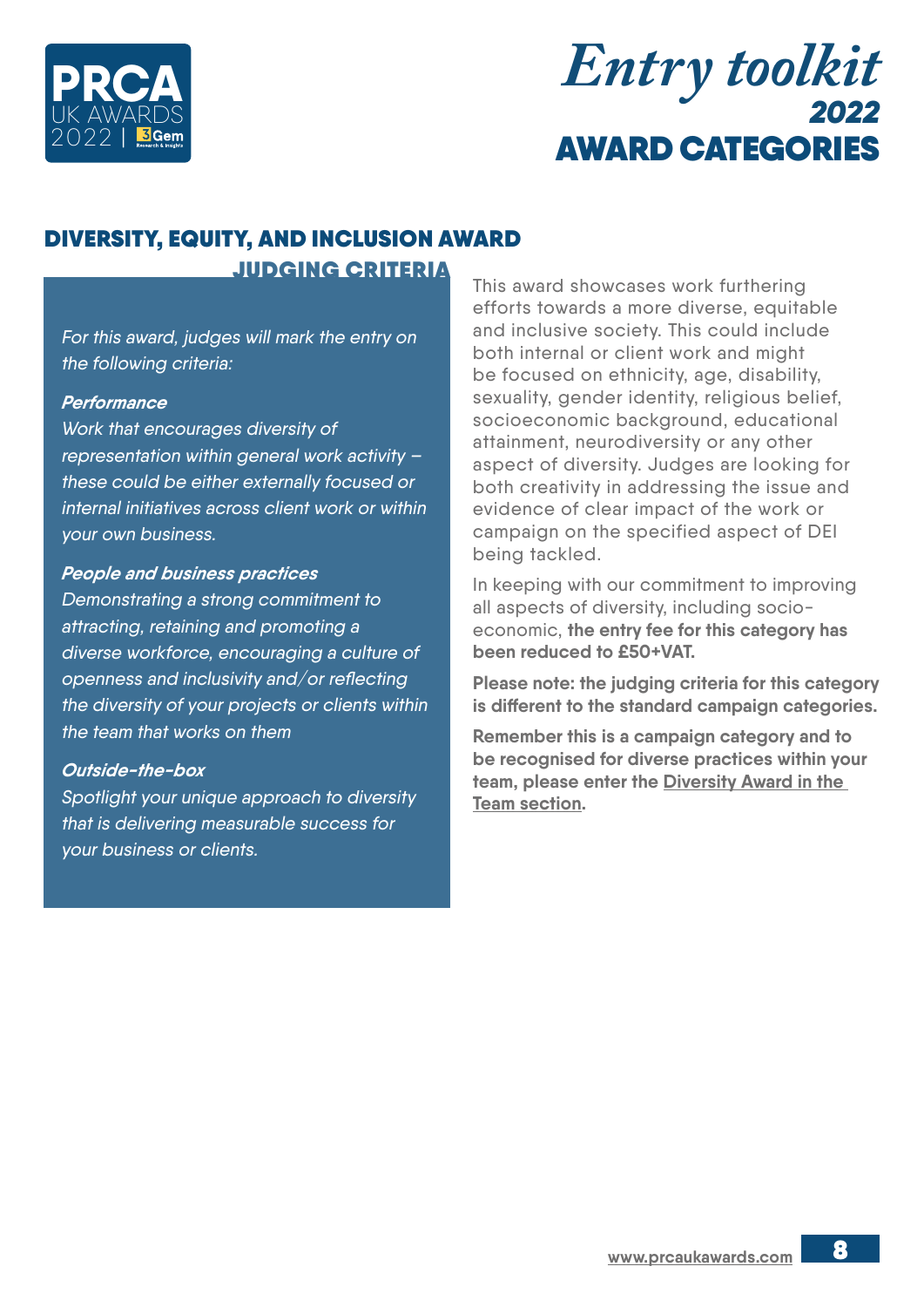

#### INDIVIDUAL AWARD CATEGORIES

#### **Young Communicator of The Year Award**

Open to NextGen**\*** Individuals in both consultancies and in-house teams. The winner will be recognised for an outstanding performance within their organisation and to the wider PR industry. Nominations for this award can be made by the individual themselves, a colleague, or employer. Organisations can enter any number of entries.

Entrants must include 500 word personal statement as part of their entry. This is included in the 1,000 word limit.

**Please note: If you enter this award and are shortlisted, you will need be available for interview on Thursday, Thursday, 29th September, 2022 as a part of the judging process.**

**\***A NextGen individual is anyone under the age of 30 years old at the time of the final entry deadline on 11th July, 2022.

#### **PR Leader of The Year Award**

Judges will look for an individual (or joint heads) who have succeeded in making communications a strategic priority within their organisation, supporting or leading the organisation's broader objectives. The individual (or joint heads) will have shown outstanding performance, made a significant contribution to the industry and to their organisations. Nominations for this award can be made by the individual or a colleague and organisations can submit any number of entries. Entrants must include 500 word personal statement as part of their entry. This is included in the 1,000 word limit.

**Please note: If you enter this award and are shortlisted, you will need be available for interview on Thursday, Thursday, 29th September, 2022 as a part of the judging process.**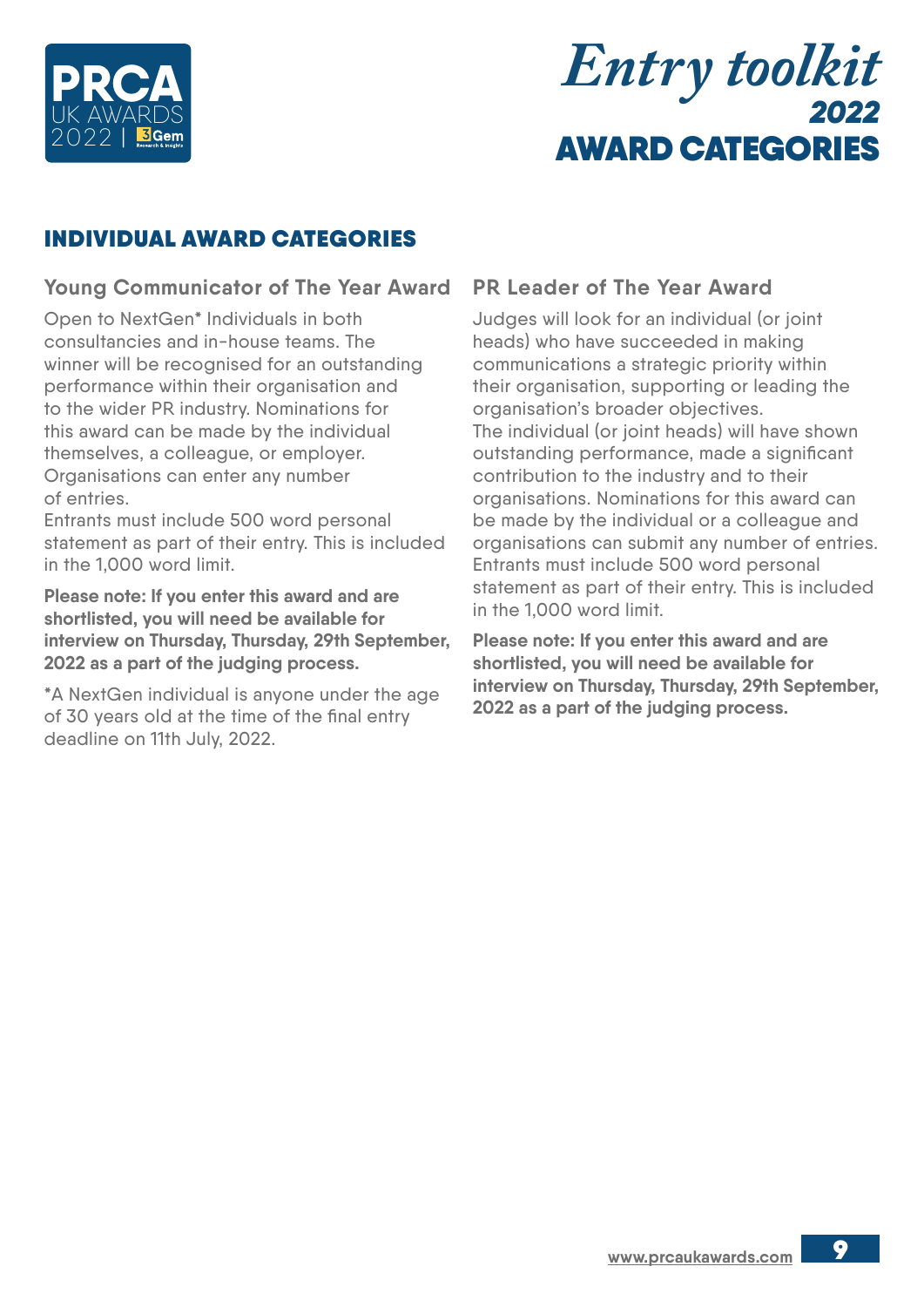

#### TEAM AWARD CATEGORIES

#### **International Consultancy Award**

This category is open to any consultancy, whether multi-discipline or niche; originating from the UK that runs internationally across at least two countries. Essentials to include: number of salaried employees in the UK operation, date of incorporation, and details of turnover overall internationally and in UK business (acquisitions must be disclosed). Judges will be looking for clear objectives and analysis of performance alongside budgets, growth, and retention within staff and client base. Financial performance and growth will be assessed, and consultancies will be commended for their dedication to diversity. Please outline initiatives you may have in place to encourage under-represented groups.

#### **Specialist Consultancy Award**

This category is open to any UK-based consultancy or team within a consultancy that specialises in a specific sector or PR discipline. Essentials to include: number of employees, date of incorporation, and details of turnover (acquisitions must be disclosed). Judges will be looking for clear objectives and analysis of performance alongside budgets, growth, and retention within staff and client base. Financial performance and growth will be assessed, and consultancies will be commended for their dedication to diversity. Please outline initiatives you may have in place to encourage underrepresented groups. More information can be obtained from the Rules of Entry page on the PRCA UK Awards website.

#### **New Consultancy Award**

This category is open to any UK-based consultancy, whether multi-discipline or niche, founded up to 24 months prior to the entry deadline, 11th July, 2022.

Essentials to include: number of employees,

date of incorporation, and details of turnover (acquisitions must be disclosed). Judges will be looking for clear objectives and analysis of performance alongside budgets, growth, and retention within staff and client base. Financial performance and growth will be assessed, and consultancies will be commended for their dedication to diversity. Please outline initiatives you may have in place to encourage underrepresented groups. More information can be obtained from the Rules of Entry page on the PRCA UK Awards website.

#### **Small Consultancy Award**

This category is open to any UK-based consultancy, whether multi-discipline or niche, with a PR fee income of up to £2million.

Please cover:

- Essentials to include: number of employees, date of incorporation, and details of turnover (acquisitions must be disclosed).
- Client list showing retention, consultancy growth, and PR performance.
- Emphasis should be made on staff retention strategies and consultancies will be commended for their dedication to diversity. Please outline initiatives you may have in place to promote diversity and inclusion within the workplace.
- Reference to commitment to professionalism will be favoured.
- Financial performance and growth will be assessed. Acquisitions must be disclosed
- Innovation within the consultancy will be looked at. For example, investment in infrastructure, new client products, new approach to staffing.
- More information can be obtained from the Rules of Entry page on the PRCA National Awards website.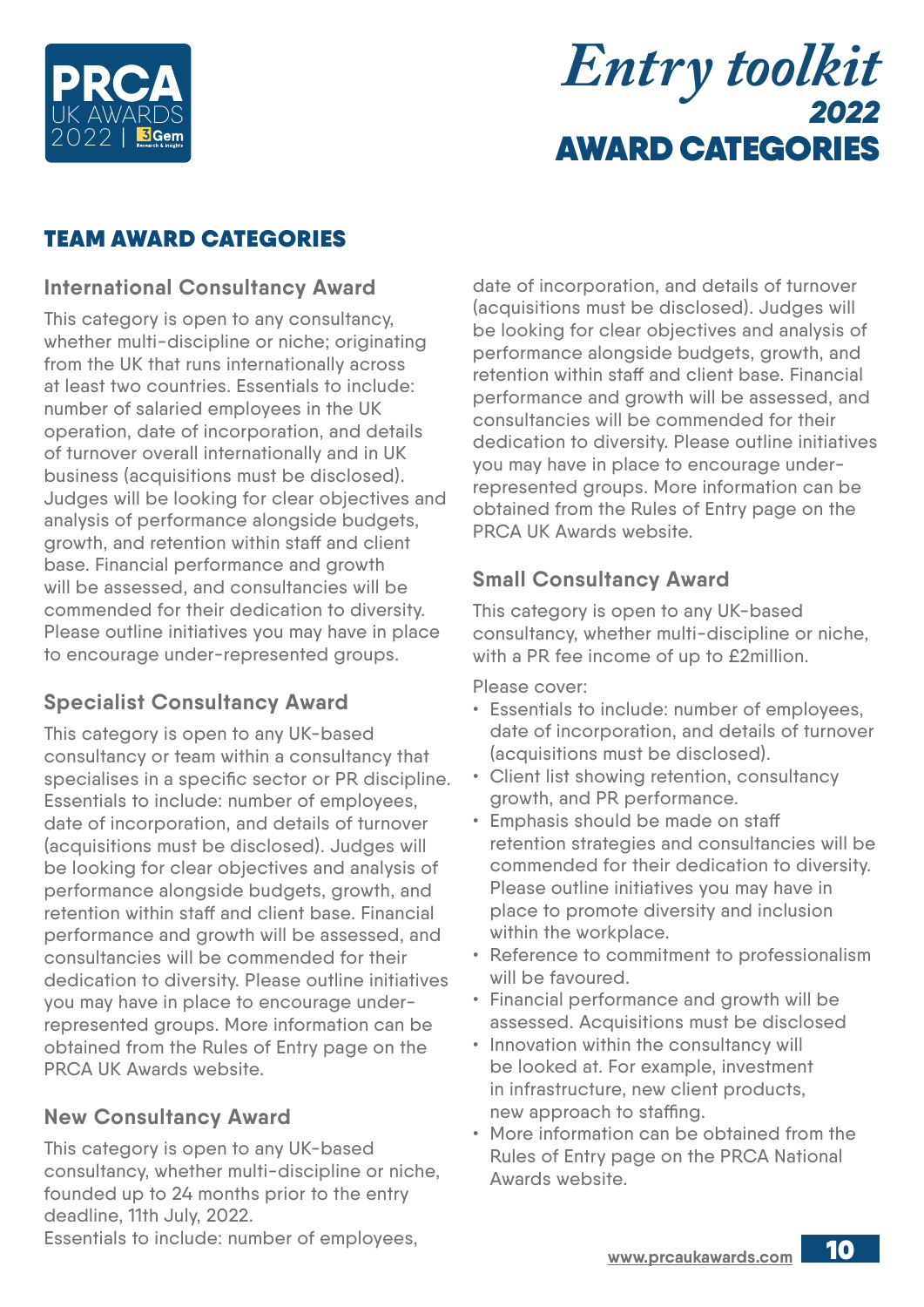

#### TEAM AWARD CATEGORIES

#### **Medium Consultancy Award**

This category is open to any UK-based consultancy, whether multi-discipline or niche, with a PR fee income between £2.01million and £7.5million.

Please cover:

- Essentials to include: number of employees, date of incorporation, and details of turnover (acquisitions must be disclosed).
- Client list showing retention, consultancy growth, and PR performance.
- Emphasis should be made on staff retention strategies and consultancies will be commended for their dedication to diversity. Please outline initiatives you may have in place to promote diversity and inclusion within the workplace.
- Reference to commitment to professionalism will be favoured.
- Financial performance and growth will be assessed. Acquisitions must be disclosed
- Innovation within the consultancy will be looked at. For example, investment in infrastructure, new client products, new approach to staffing.
- More information can be obtained from the Rules of Entry page on the PRCA National Awards website.

#### **Large Consultancy Award**

This category is open to any UK based consultancy, whether multi-discipline or niche, with a PR fee income of over £7.5million.

Please cover:

- Essentials to include: number of employees, date of incorporation, and details of turnover (acquisitions must be disclosed).
- Client list showing retention, consultancy growth, and PR performance.
- Emphasis should be made on staff retention strategies and consultancies will be commended for their dedication to diversity. Please outline initiatives you may have in place to promote diversity and inclusion within the workplace.
- Reference to commitment to professionalism will be favoured.
- Financial performance and growth will be assessed. Acquisitions must be disclosed
- Innovation within the consultancy will be looked at. For example, investment in infrastructure, new client products, new approach to staffing.
- More information can be obtained from the Rules of Entry page on the PRCA National Awards website.

#### **In-House Team – Private Sector Award**

This category is open to any UK-based inhouse private, not-for-profit, or public sector PR and communications team. Judges will look for the role PR and communications play in the wider organisation, effective use of resources, and general contribution to the organisation's objectives. As with all team categories, judges will mark your entry against the following criteria: team performance, staff, financial, and innovation. More information can be obtained from the Rules of Entry page on the PRCA UK Awards website.

#### **In-House Team – Public Sector Award**

This category is open to any UK-based inhouse private, not-for-profit or public sector PR and communications team. Judges will look for the role PR and communications play in the wider organisation, effective use of resources and general contribution to the organisation's objectives. As with all team categories, judges will mark your entry against the following criteria: team performance, staff, financial, and innovation. More information can be obtained from the Rules of Entry page on the PRCA UK Awards website.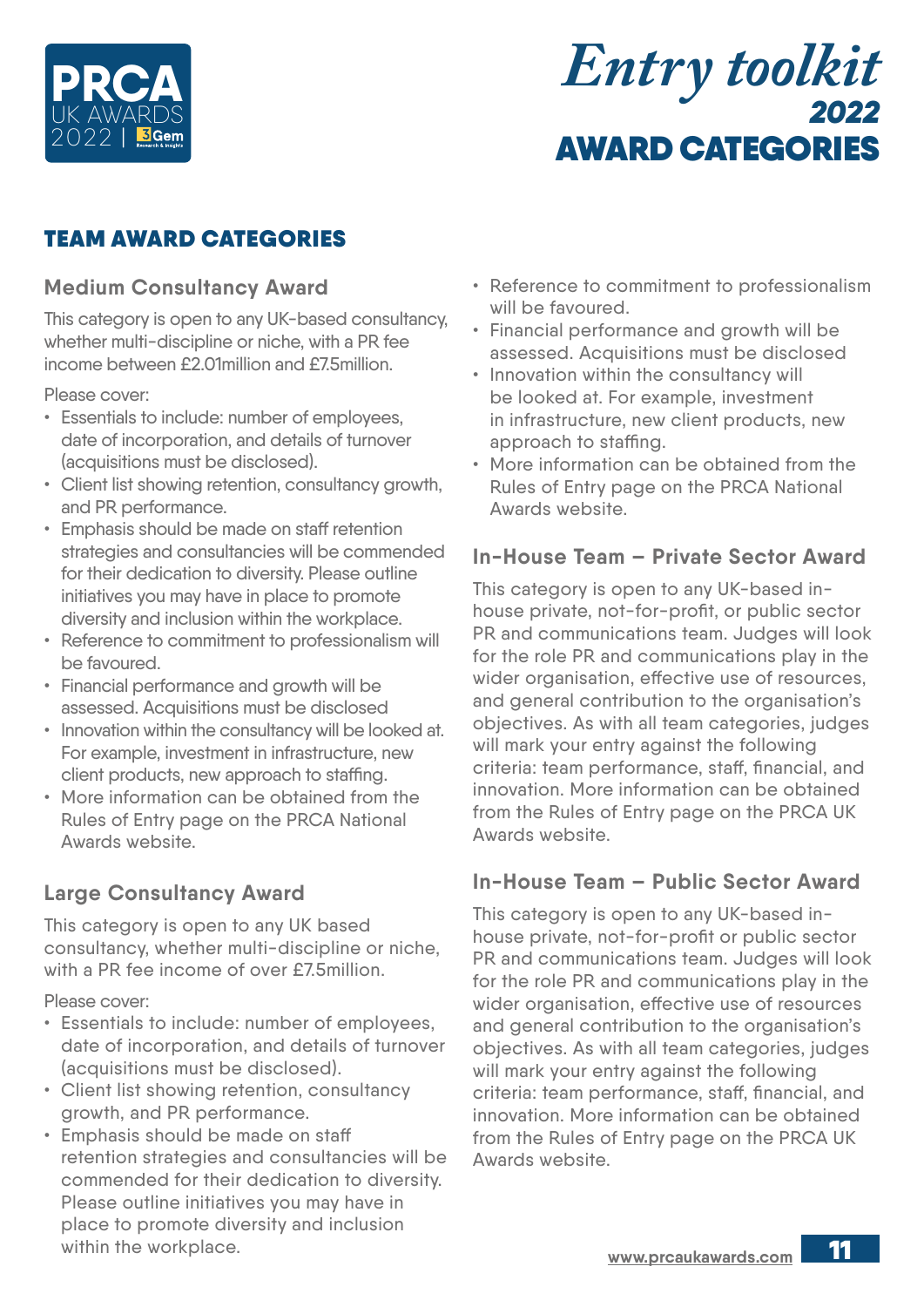<span id="page-11-0"></span>

#### TEAM CATEGORY | DIVERSITY AWARD JUDGING CRITERIA

For this award, judges will mark the entry on the following criteria:

#### *Performance*

Work that encourages diversity of representation within general work activity – these could be either externally focused or internal initiatives across client work or within your own business.

#### *People and business practices*

Demonstrating a strong commitment to attracting, retaining and promoting a diverse workforce, encouraging a culture of openness and inclusivity and/or reflecting the diversity of your projects or clients within the team that works on them

#### *Outside-the-box*

Spotlight your unique approach to diversity that is delivering measurable success for your business or clients.

This award recognises an PR agencies or in-house PR teams championing diversity, inclusivity and change within the industry. This could include both internal or client work to attract and retain a more diverse workforce, to ensure that talent from all backgrounds is reaching leadership levels, or to engage with, and learn from, diverse audiences in new ways that deliver measurable communications or business success.

The winning entry will show clear evidence of the positive impact that the work of the PR agencies or in-house PR team is having on diversity.

This might be focused on ethnicity, age, disability, sexuality, gender identity, religious belief, socioeconomic background, educational attainment, neurodiversity or any other aspect of diversity.

In keeping with our commitment to improving all aspects of diversity, including socioeconomic, **the entry fee for this category has been reduced to £50+VAT.**

**Please note: If you enter this award and are shortlisted you will need be available for interview on Thursday, 29th September, 2022 as a part of the judging process.**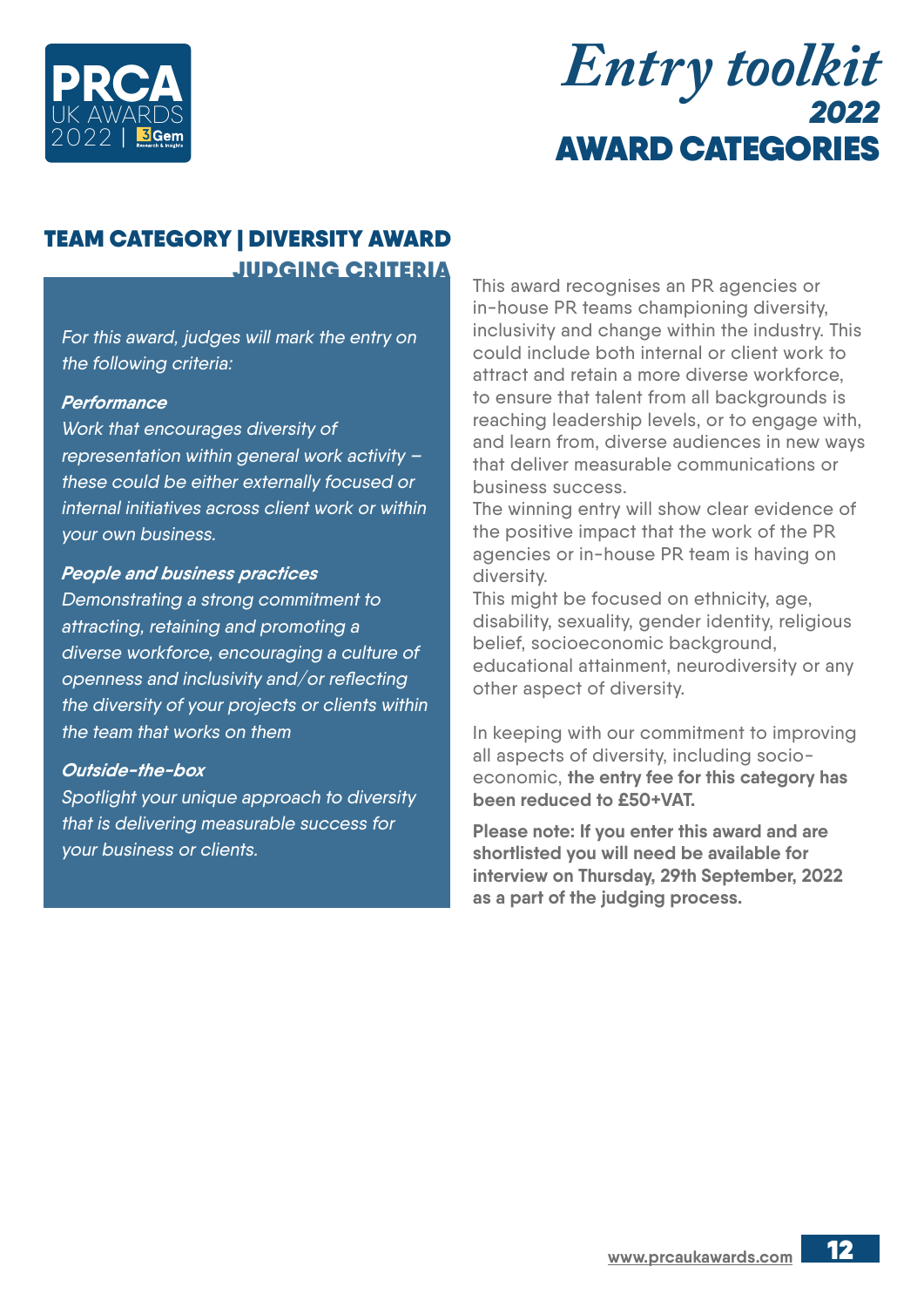

#### NEW TEAM CATEGORY | SUSTAINABILITY AWARD

#### JUDGING CRITERIA

For this award, judges will mark the entry on the following criteria:

#### *Performance*

Work that encourages sustainability within general work activity – this could be either externally focused or internal initiatives across client work or within your own business

#### *Business practices*

Demonstrating a strong commitment to implementing initiatives and policies to reduce environmental impact, with evidence of progress, roadmaps and transparent reporting

#### *Outside-the-box*

Spotlight your unique approach to sustainability that is delivering measurable success for your business or clients

#### *Measurement*

All of the above should be undertaken with a backdrop of measurement. For example, initiatives that have been launched successfully should showcase a clear link between the initiative and a positive measurable impact.

This award recognises PR agencies or inhouse PR teams championing sustainability and environmental best practice within the industry. It recognises work to improve the carbon footprint of a business or agency. Work should include footprint measurement and action, initiatives and policies to reduce environmental impact and evidence of progress as well as transparent reporting and roadmaps.

**Please note: If you enter this award and are shortlisted you will need be available for interview on Friday, 30th September, 2022 as a part of the judging process.**